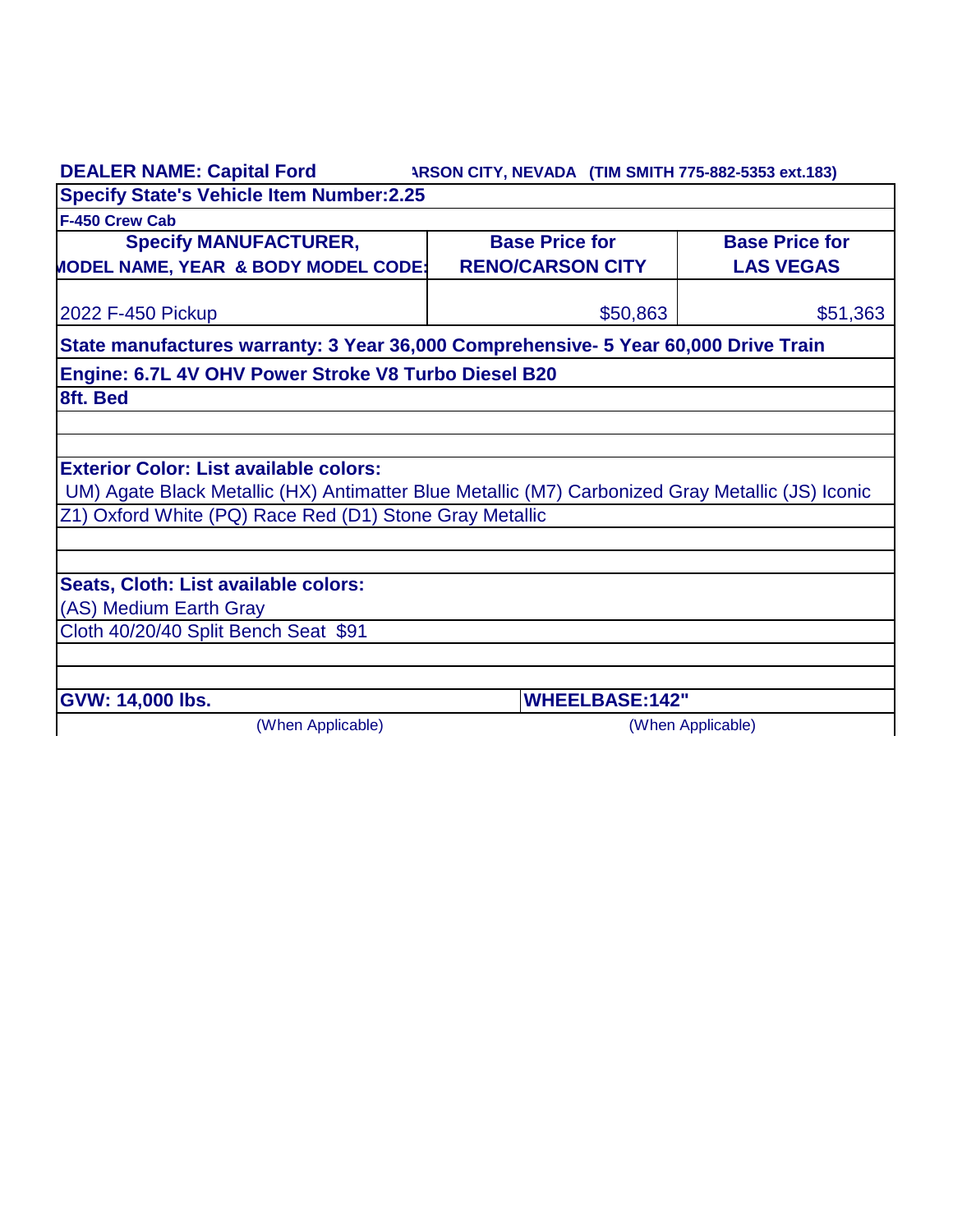## **OPTION PACKAGE PAGE ~ FLEET**

(Use separate page for each package)

#### **(TIM SMITH 775-882-5353 ext.183)**

\$

 **CAPITAL FORD, CARSON CITY Specify State's Vehicle Item Number:**

(i.e. 1.1 Sedan: Full size; 4 door; 6 passenger)

**Option Package Name/Code:**

List Equipment Features Below:

XLT 2WD=\$4547

40/20/40 Cloth Bench seat, AM/FM CD, Carpet Floor, Cruise, Power Windows - Locks - Mirrors, Heated Tow Mirrors, Trailer Brake Controller, SYNC Communications